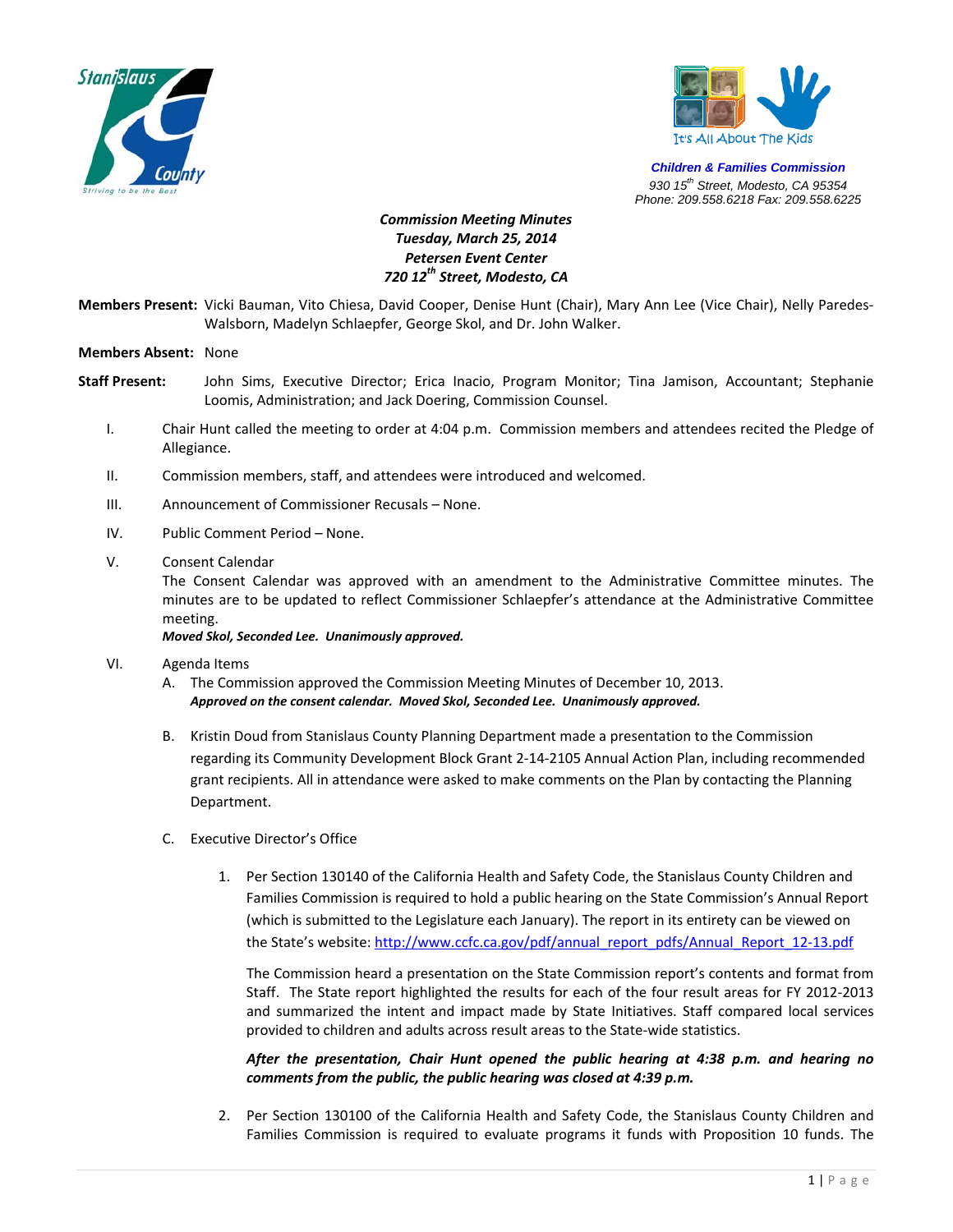Commission heard a presentation on the 2012‐2013 Program Evaluation Report, prepared by Commission staff. The evaluation covers 21 Commission funded programs.

The presentation outlined the report and the information provided as it pertains to the result areas: (1) Improved Family Functioning, (2) Improved Child Development, (3) Improved Health, and (4) Improved Systems of Care.

In summary, the evaluation answered three questions:

- 1) How much was done?
- 2) How well was it done?
- 3) Is anyone better off?

The report in its entirety can be viewed, downloaded, and printed from the Commission's website: http://www.stanprop10.org. The report contains information on each of the programs, and how program activities impacted goals and outcomes (as listed in the Commission's 2012‐2014 Strategic Plan). It was noted that the State made changes to the way some information needed to be reported and as such some local historical information was no longer applicable and was not reported this year.

Prior to making a motion to accept the report, the Commission thanked the Contractors and Staff for their efforts in preparing the report.

The Commission took action to accept the 2012‐2013 Program Evaluation Report. *Moved Paredes‐Walsborn, Seconded Bauman. Unanimously Approved.* 

- 3. The Commission updates its Strategic Plan every three years. The current Plan expires at the end of 2014. A timeline was proposed in preparation for the upcoming strategic planning process. The Commission felt it would be beneficial to hear 5 minute presentations from each currently funded program and set aside the regular June meeting for this purpose. The Commission also decided to forgo the regular September meeting in lieu of a half day workshop dedicated to strategic planning. The date for that workshop with be September 6, 2014.
- 4. Since its inception in 1998, the Stanislaus County Children and Families Commission has conducted itself according to Roberts Rules of Order and according to customs and practices that have evolved over time. In August of 2004, the Commission adopted a set of By‐Laws to formalize and memorialize these practices. The Commission's current By‐Laws have not been amended since September of 2005.

After reviewing the By‐Laws, staff suggested the following changes:

- Changing the adoption date on the title page. (Page 1)
- Clarifying that audio recordings are to be made of Commission meetings. (Page 5)
- Adding "Announcement of Recusals" and "Consent Agenda" to the list of recurring agenda items. (Page 5)
- Specifying that the Commission Counsel, rather than County Counsel, is to review Commission documents. (Page 7)
- **■** Designating five minutes for individual public comments to be consistent with Commission agenda language. (Page 8)
- Addition of a paragraph restating the Commission's commitment to open government and adherence to State conflict of interest laws and regulations. (Page 10).

The Commission approved the revisions to the By‐Laws. *Approved on the consent calendar. Moved Skol, Seconded Lee. Unanimously approved.*

4. In June of 2007, in accordance with Section 25843 of the Government Code and the model incentive program of the County Executive's Office, the Stanislaus County Children and Families Commission developed a safety incentive program designed to encourage and reward employees performing their jobs in a safe (and therefore productive) manner. The policy adopted in 2007